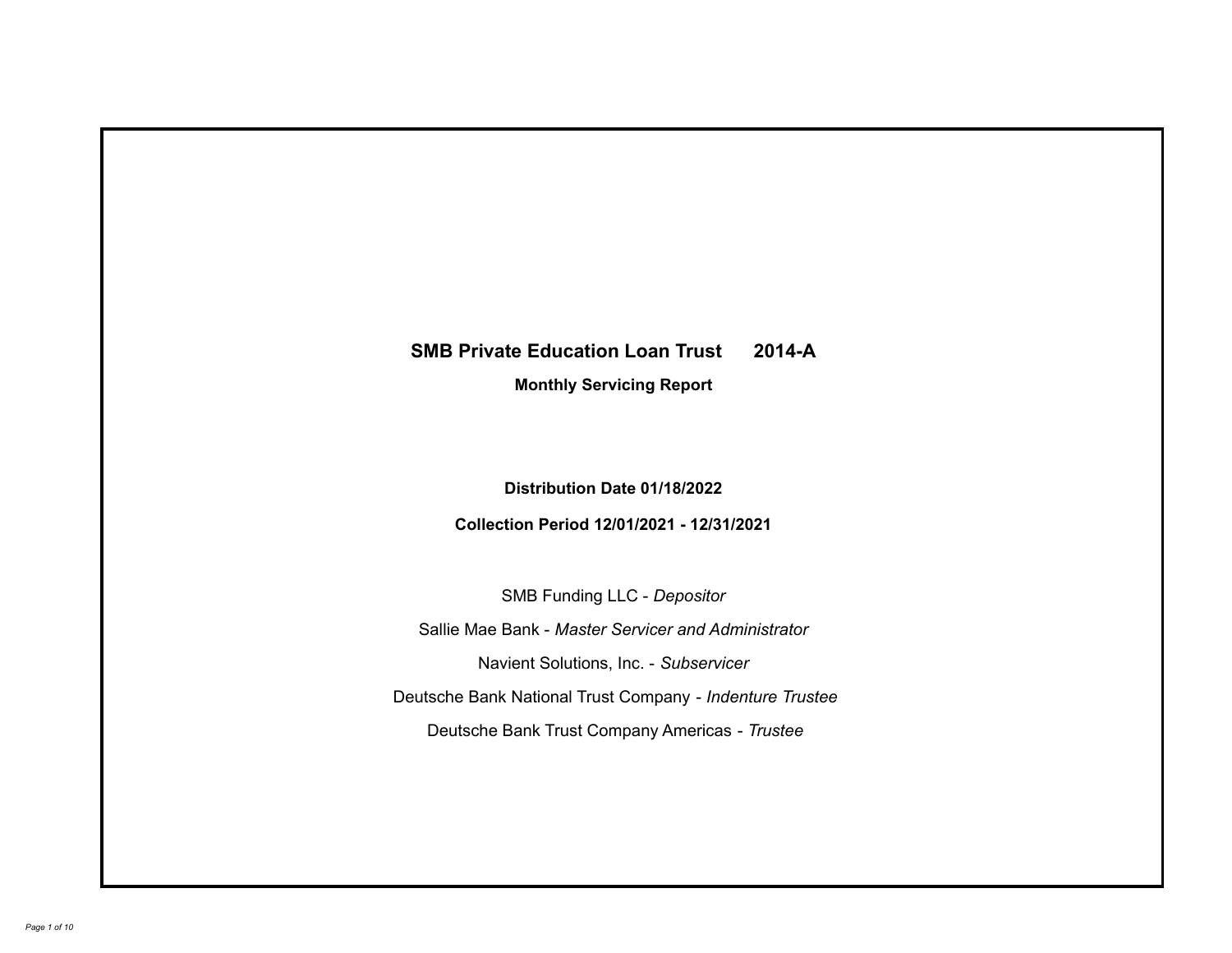| Α | <b>Student Loan Portfolio Characteristics</b>   |                   | 08/07/2014       | 11/30/2021       | 12/31/2021       |
|---|-------------------------------------------------|-------------------|------------------|------------------|------------------|
|   | <b>Principal Balance</b>                        |                   | \$361,523,983.59 | \$118,920,301.41 | \$117,111,381.74 |
|   | Interest to be Capitalized Balance              |                   | 17,313,307.43    | 1,347,333.12     | 1,360,319.63     |
|   | Pool Balance                                    |                   | \$378,837,291.02 | \$120,267,634.53 | \$118,471,701.37 |
|   | Weighted Average Coupon (WAC)                   |                   | 7.81%            | 7.83%            | 7.81%            |
|   | Weighted Average Remaining Term                 |                   | 138.29           | 183.11           | 183.77           |
|   | Number of Loans                                 |                   | 33,555           | 10,837           | 10,624           |
|   | Number of Borrowers                             |                   | 26,651           | 8,529            | 8,361            |
|   | Pool Factor                                     |                   |                  | 0.317465142      | 0.312724497      |
|   | Since Issued Total Constant Prepayment Rate (1) |                   |                  | 6.53%            | 6.43%            |
| B | <b>Debt Securities</b>                          | <b>Cusip/Isin</b> | 12/15/2021       |                  | 01/18/2022       |
|   | A <sub>3</sub>                                  | 784456AD7         | \$41,780,619.98  |                  | \$39,978,704.88  |
|   | В                                               | 784456AE5         | \$36,000,000.00  |                  | \$36,000,000.00  |
|   | $\mathsf{C}$                                    | 784456AF2         | \$42,000,000.00  |                  | \$42,000,000.00  |
|   |                                                 |                   |                  |                  |                  |
| C | <b>Certificates</b>                             | <b>Cusip/Isin</b> | 12/15/2021       |                  | 01/18/2022       |
|   |                                                 |                   |                  |                  |                  |
|   | <b>Excess Distribution</b>                      | 784456105         | \$100,000.00     |                  | \$100,000.00     |
| D | <b>Account Balances</b>                         |                   | 12/15/2021       |                  | 01/18/2022       |
|   | Reserve Account Balance                         |                   | \$958,735.00     |                  | \$958,735.00     |
|   |                                                 |                   |                  |                  |                  |
| Е | <b>Asset / Liability</b>                        |                   | 12/15/2021       |                  | 01/18/2022       |
|   | Overcollateralization Percentage *              |                   | 35.33%           |                  | 35.87%           |
|   | Specified Overcollateralization Amount *        |                   | \$42,184,330.00  |                  | \$42,184,330.00  |

\* Based on the Rated debt securities (Class A and Class B Bonds)

(1) Since Issued Total CPR calculations found in monthly servicing reports issued on or prior to September 15, 2015 originally included loans that were removed from the pool by the sponsor because they became ineligible for the pool between the cut-off date and settlement date. On October 5, 2015, Since Issued Total CPR calculations were revised to exclude these loans and all prior monthly servicing reports were restated. *For additional information, see 'Since Issued CPR Methodology' found in section VIII of this report.*

Actual Overcollateralization Amount \* \$42,487,014.55

\$42,492,996.49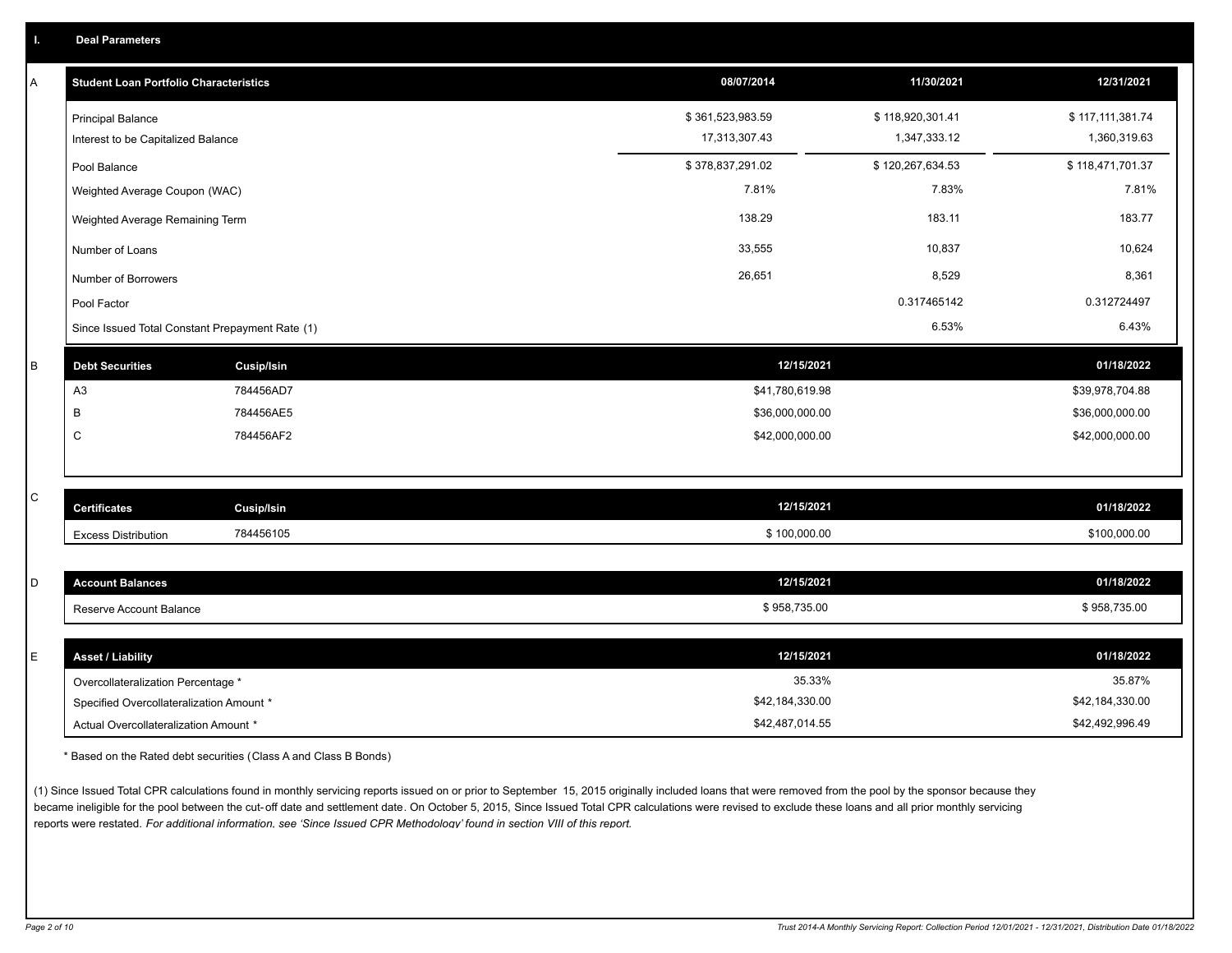### **II. 2014-A Trust Activity 12/01/2021 through 12/31/2021**

| A | <b>Student Loan Principal Receipts</b> |                |
|---|----------------------------------------|----------------|
|   | <b>Borrower Principal</b>              | 1,887,647.74   |
|   | Seller Principal Reimbursement         | 0.00           |
|   | Servicer Principal Reimbursement       | 0.00           |
|   | <b>Other Principal Deposits</b>        | 0.00           |
|   | <b>Total Principal Receipts</b>        | \$1,887,647.74 |

#### B **Student Loan Interest Receipts**

| <b>Total Interest Receipts</b>  | \$591,911.44 |
|---------------------------------|--------------|
| Other Interest Deposits         | 4,371.26     |
| Servicer Interest Reimbursement | 0.00         |
| Seller Interest Reimbursement   | 0.00         |
| <b>Borrower Interest</b>        | 587,540.18   |

| C | <b>Recoveries on Realized Losses</b>                             | \$66,571.71    |
|---|------------------------------------------------------------------|----------------|
| D | <b>Investment Income</b>                                         | \$68.80        |
| Е | <b>Funds Borrowed from Next Collection Period</b>                | \$0.00         |
| F | <b>Funds Repaid from Prior Collection Period</b>                 | \$0.00         |
| G | <b>Loan Sale or Purchase Proceeds</b>                            | \$0.00         |
| н | <b>Initial Deposits to Collection Account</b>                    | \$0.00         |
|   | <b>Excess Transferred from Other Accounts</b>                    | \$0.00         |
| J | <b>Borrower Benefit Reimbursements</b>                           | \$0.00         |
| Κ | <b>Gross Swap Receipt</b>                                        | \$0.00         |
|   | <b>Other Deposits</b>                                            | \$0.00         |
| M | <b>Other Fees Collected</b>                                      | \$0.00         |
| N | <b>AVAILABLE FUNDS</b>                                           | \$2,546,199.69 |
| O | Non-Cash Principal Activity During Collection Period             | \$78,728.07    |
| Ρ | Aggregate Purchased Amounts by the Depositor, Servicer or Seller | \$0.00         |
| Q | Aggregate Loan Substitutions                                     | \$0.00         |
|   |                                                                  |                |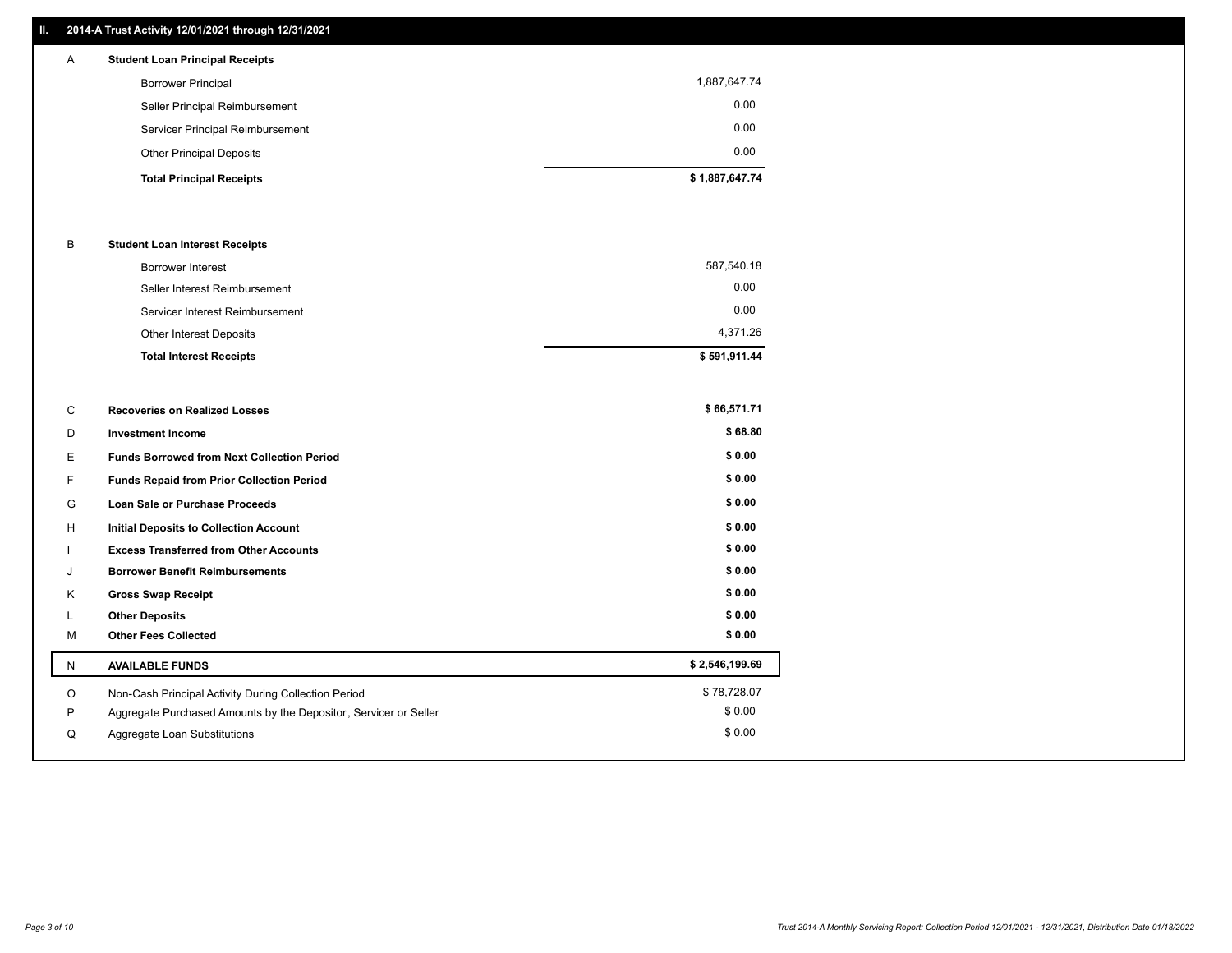|                   |                         | 12/31/2021               |         |           | 11/30/2021       |                |                          |         |           |                  |                |
|-------------------|-------------------------|--------------------------|---------|-----------|------------------|----------------|--------------------------|---------|-----------|------------------|----------------|
|                   |                         | <b>Wtd Avg</b><br>Coupon | # Loans | Principal |                  | % of Principal | <b>Wtd Avg</b><br>Coupon | # Loans | Principal |                  | % of Principal |
| INTERIM:          | IN SCHOOL               |                          | 8.56%   | 32        | \$484,382.07     | 0.409%         |                          | 8.43%   | 37        | \$568,815.23     | 0.473%         |
|                   | <b>GRACE</b>            |                          | 8.25%   | 11        | \$204,585.07     | 0.173%         |                          | 8.95%   | 14        | \$216,651.83     | 0.180%         |
|                   | <b>DEFERMENT</b>        |                          | 8.68%   | 416       | \$5,584,817.99   | 4.714%         |                          | 8.61%   | 437       | \$5,833,782.77   | 4.851%         |
| <b>REPAYMENT:</b> | <b>CURRENT</b>          |                          | 7.68%   | 9,418     | \$100,615,271.53 | 84.928%        |                          | 7.69%   | 9,537     | \$100,800,538.76 | 83.814%        |
|                   | 30-59 DAYS DELINQUENT   |                          | 8.31%   | 143       | \$2,341,326.76   | 1.976%         |                          | 8.44%   | 150       | \$2,506,789.10   | 2.084%         |
|                   | 60-89 DAYS DELINQUENT   |                          | 8.75%   | 81        | \$1,496,090.33   | 1.263%         |                          | 8.86%   | 100       | \$1,389,665.61   | 1.155%         |
|                   | 90-119 DAYS DELINQUENT  |                          | 8.77%   | 73        | \$1,088,566.60   | 0.919%         |                          | 8.66%   | 74        | \$1,326,574.50   | 1.103%         |
|                   | 120-149 DAYS DELINQUENT |                          | 8.71%   | 40        | \$879,611.47     | 0.742%         |                          | 9.09%   | 39        | \$639,632.57     | 0.532%         |
|                   | 150-179 DAYS DELINQUENT |                          | 8.90%   | 38        | \$566,815.27     | 0.478%         |                          | 8.69%   | 51        | \$778,343.86     | 0.647%         |
|                   | > 179 DAYS DELINQUENT   |                          | 8.99%   | 37        | \$589,042.75     | 0.497%         |                          | 8.42%   | 24        | \$365,560.68     | 0.304%         |
|                   | FORBEARANCE             |                          | 8.31%   | 335       | \$4,621,191.53   | 3.901%         |                          | 8.32%   | 374       | \$5,841,279.62   | 4.857%         |
| <b>TOTAL</b>      |                         |                          |         | 10,624    | \$118,471,701.37 | 100.00%        |                          |         | 10,837    | \$120,267,634.53 | 100.00%        |
|                   |                         |                          |         |           |                  |                |                          |         |           |                  |                |

Percentages may not total 100% due to rounding \*

\*\* Smart Option Interest Only loans and \$25 Fixed Payment loans classified as in repayment whether student borrowers are in school, in grace, in deferment or required to make full principal and interest payments on their l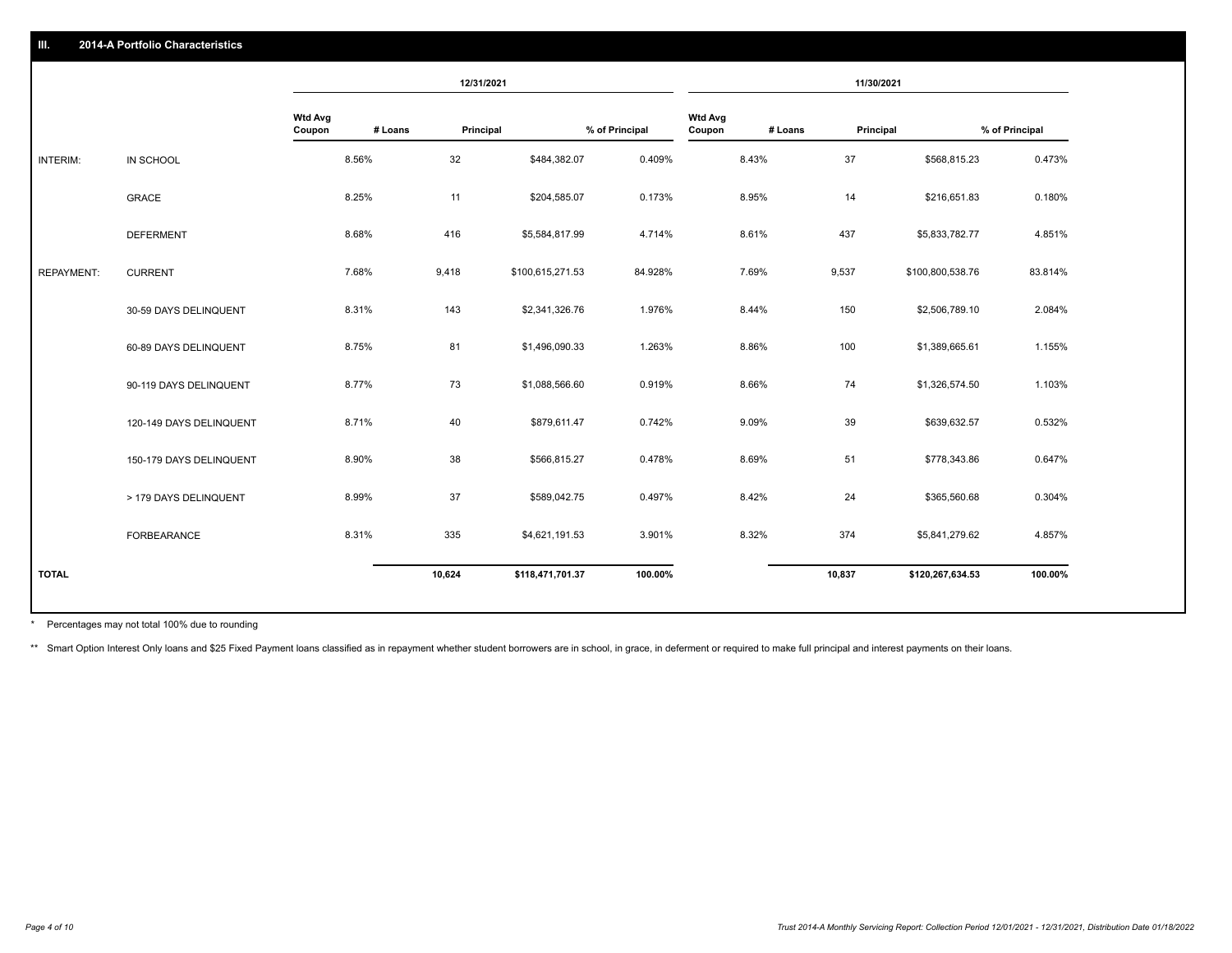|                                                         | 12/31/2021       | 11/30/2021       |
|---------------------------------------------------------|------------------|------------------|
| Pool Balance                                            | \$118,471,701.37 | \$120,267,634.53 |
| Total # Loans                                           | 10,624           | 10,837           |
| Total # Borrowers                                       | 8,361            | 8,529            |
| Weighted Average Coupon                                 | 7.81%            | 7.83%            |
| Weighted Average Remaining Term                         | 183.77           | 183.11           |
| Percent of Pool - Cosigned                              | 93.7%            | 93.7%            |
| Percent of Pool - Non Cosigned                          | 6.3%             | 6.3%             |
| Borrower Interest Accrued for Period                    | \$776,402.25     | \$762,623.54     |
| Outstanding Borrower Interest Accrued                   | \$3,388,671.18   | \$3,421,667.94   |
| Gross Principal Realized Loss - Periodic *              | \$148,061.36     | \$154,556.53     |
| Gross Principal Realized Loss - Cumulative *            | \$17,884,032.33  | \$17,735,970.97  |
| Delinquent Principal Purchased by Servicer - Periodic   | \$0.00           | \$0.00           |
| Delinguent Principal Purchased by Servicer - Cumulative | \$0.00           | \$0.00           |
| Recoveries on Realized Losses - Periodic                | \$66,571.71      | \$49,386.15      |
| Recoveries on Realized Losses - Cumulative              | \$2,492,792.11   | \$2,426,220.40   |
| Net Losses - Periodic                                   | \$81,489.65      | \$105,170.38     |
| Net Losses - Cumulative                                 | \$15,391,240.22  | \$15,309,750.57  |
| <b>Cumulative Gross Defaults</b>                        | \$17,884,032.33  | \$17,735,970.97  |
| Change in Gross Defaults                                | \$148,061.36     | \$154,556.53     |
| Non-Cash Principal Activity - Capitalized Interest      | \$208,305.36     | \$233,953.96     |
| Since Issued Total Constant Prepayment Rate (CPR) (1)   | 6.43%            | 6.53%            |
| <b>Loan Substitutions</b>                               | \$0.00           | \$0.00           |
| <b>Cumulative Loan Substitutions</b>                    | \$0.00           | \$0.00           |
| <b>Unpaid Master Servicing Fees</b>                     | \$0.00           | \$0.00           |
| <b>Unpaid Sub-Servicing Fees</b>                        | \$0.00           | \$0.00           |
| <b>Unpaid Administration Fees</b>                       | \$0.00           | \$0.00           |
| Unpaid Carryover Master Servicing Fees                  | \$0.00           | \$0.00           |
| Unpaid Carryover Sub-Servicing Fees                     | \$0.00           | \$0.00           |
| Note Interest Shortfall                                 | \$0.00           | \$0.00           |

\* In accordance with the Sub-Servicer's current policies and procedures, after September 1, 2017 loans subject to bankruptcy claims generally will not be reported as a charged- off unless and until they are delinquent for

(1) Since Issued Total CPR calculations found in monthly servicing reports issued on or prior to September 15, 2015 originally included loans that were removed from the pool by the sponsor because they became ineligible fo between the cut-off date and settlement date. On October 5, 2015, Since Issued Total CPR calculations were revised to exclude these loans and all prior monthly servicing reports were restated . For additional information, *Issued CPR Methodology' found in section VIII of this report.*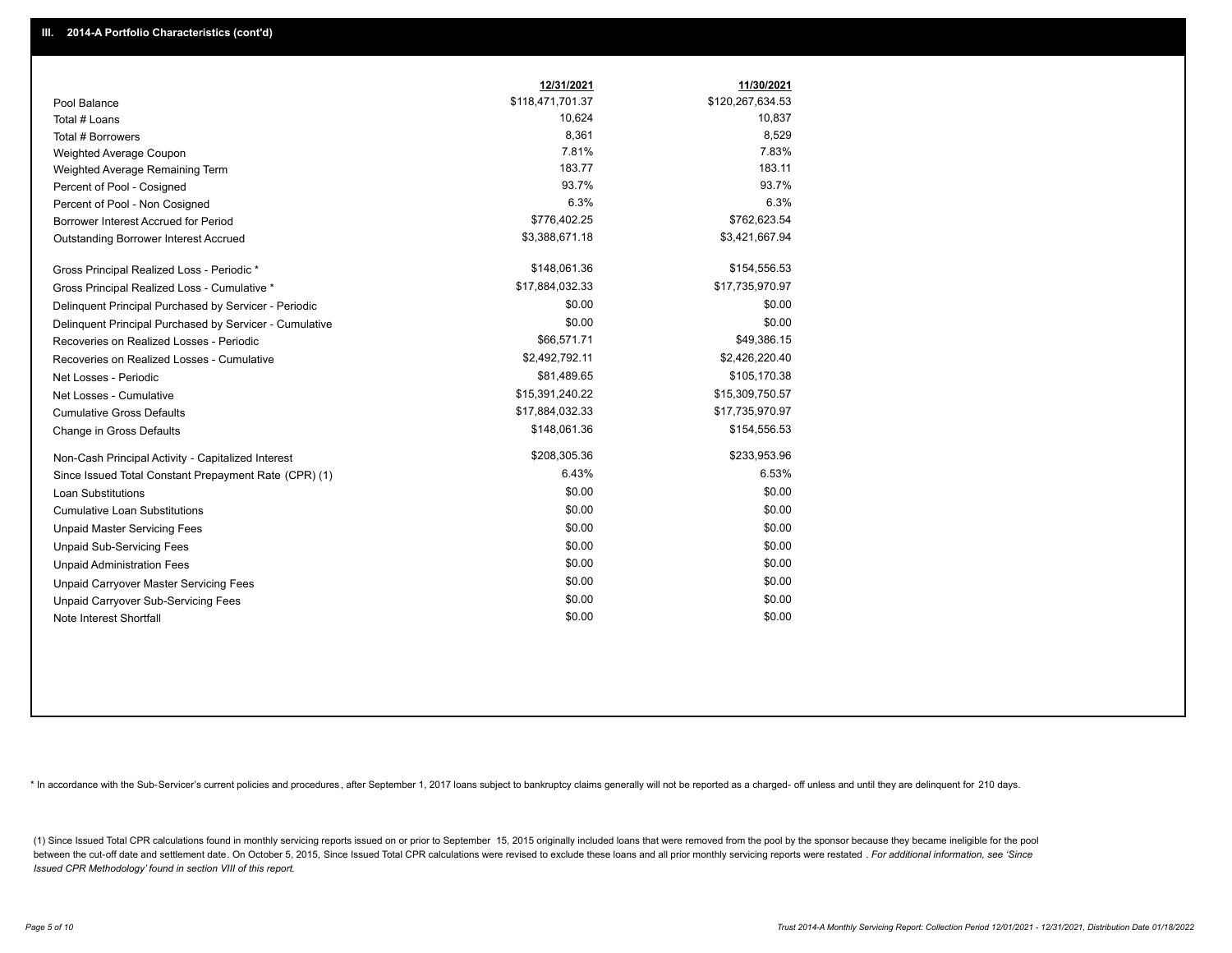## **IV. 2014-A Portfolio Statistics by Loan Program**

|                                                       | Weighted<br>Average | # LOANS | \$ AMOUNT        | $%$ *    |
|-------------------------------------------------------|---------------------|---------|------------------|----------|
| - Smart Option Deferred Loans                         | 8.14%               | 5,591   | \$62,956,538.22  | 53.141%  |
| - Smart Option Fixed Pay Loans                        | 7.71%               | 3,136   | \$41,866,671.56  | 35.339%  |
| - Smart Option Interest-Only Loans                    | 6.65%               | 1,897   | \$13,648,491.59  | 11.520%  |
| - Other Loan Programs                                 | $0.00\%$            | 0.00    | \$0.00           | 0.000%   |
| <b>Total</b>                                          | 7.81%               | 10,624  | \$118,471,701.37 | 100.000% |
| Prime Indexed Loans -- Monthly Reset Adjustable       |                     |         | \$0.00           |          |
| Prime Indexed Loans -- Monthly Reset Non-Adjustable   |                     |         | \$0.00           |          |
| Prime Indexed Loans -- Quarterly Reset Adjustable     |                     |         | \$0.00           |          |
| Prime Indexed Loans -- Quarterly Reset Non-Adjustable |                     |         | \$0.00           |          |
| Prime Indexed Loans -- Annual Reset                   |                     |         | \$0.00           |          |
| T-Bill Indexed Loans                                  |                     |         | \$0.00           |          |
| <b>Fixed Rate Loans</b>                               |                     |         | \$14,971,093.09  |          |
| <b>LIBOR Indexed Loans</b>                            |                     |         | \$103,500,608.28 |          |
|                                                       |                     |         |                  |          |

\* Note: Percentages may not total 100% due to rounding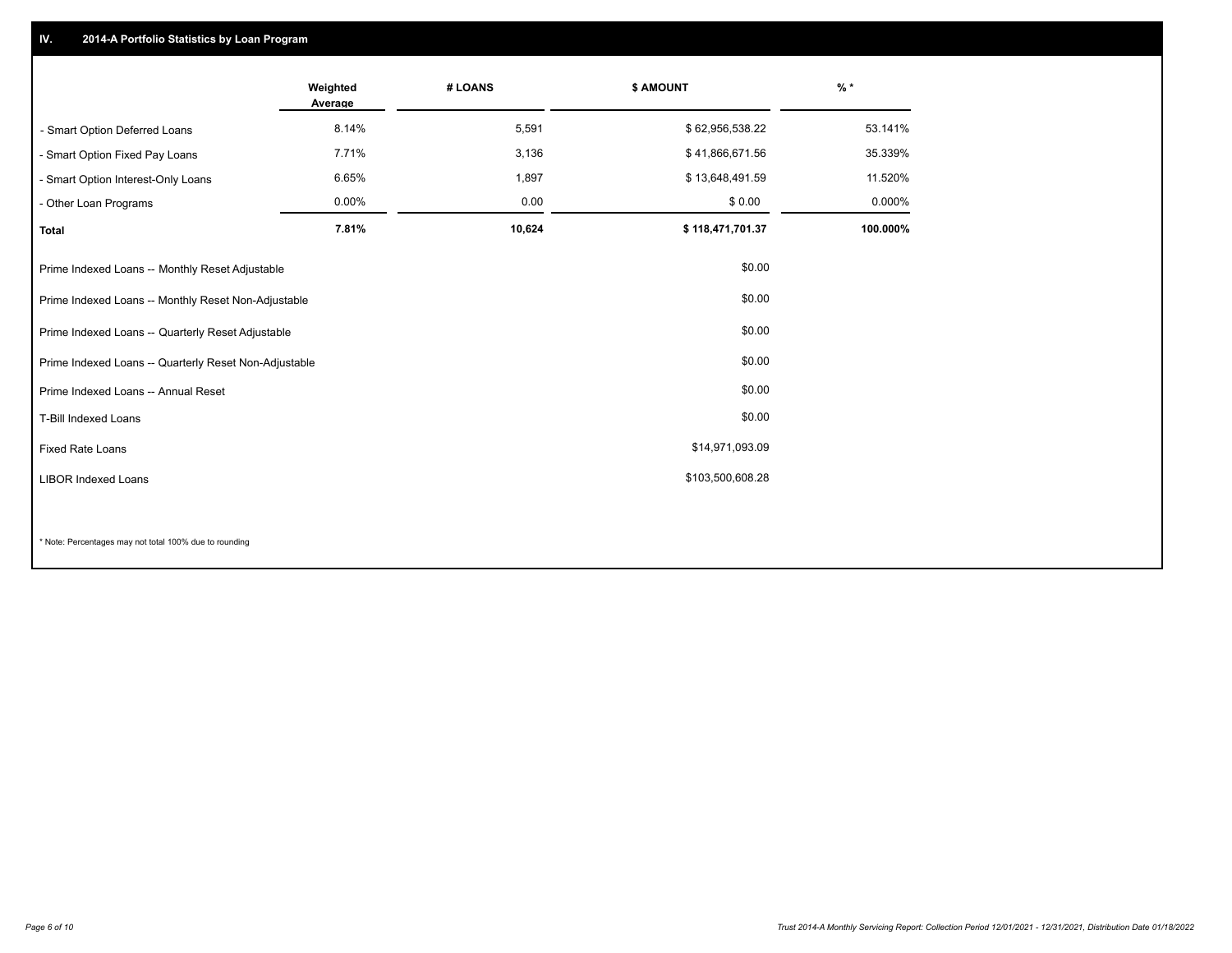| V. | 2014-A Reserve Account and Principal Distribution Calculations                                                                                                                                |                  |  |
|----|-----------------------------------------------------------------------------------------------------------------------------------------------------------------------------------------------|------------------|--|
| А. | <b>Reserve Account</b>                                                                                                                                                                        |                  |  |
|    |                                                                                                                                                                                               | \$958,735.00     |  |
|    | Specified Reserve Account Balance                                                                                                                                                             |                  |  |
|    | Actual Reserve Account Balance                                                                                                                                                                | \$958,735.00     |  |
| В. | <b>Principal Distribution Amount</b>                                                                                                                                                          |                  |  |
|    | Class A Notes Outstanding<br>ı.                                                                                                                                                               | \$41,780,619.98  |  |
|    | Pool Balance<br>ii.                                                                                                                                                                           | \$118,471,701.37 |  |
|    | iii.<br>First Priority Principal Distribution Amount (i - ii)                                                                                                                                 | \$0.00           |  |
|    | Class A and B Notes Outstanding<br>iv.                                                                                                                                                        | \$77,780,619.98  |  |
|    | First Priority Principal Distribution Amount<br>v.                                                                                                                                            | \$0.00           |  |
|    | Pool Balance<br>vi.                                                                                                                                                                           | \$118,471,701.37 |  |
|    | Specified Overcollateralization Amount<br>vii.                                                                                                                                                | \$42,184,330.00  |  |
|    | viii. Regular Principal Distribution Amount (iv - v) - (vi - vii)                                                                                                                             | \$1,493,248.61   |  |
|    | <b>Notes Outstanding</b><br>ix.                                                                                                                                                               | \$119,780,619.98 |  |
|    | First Priority Principal Distribution Amount<br>х.                                                                                                                                            | \$0.00           |  |
|    | Regular Principal Distribution Amount<br>xi.                                                                                                                                                  | \$1,493,248.61   |  |
|    | Available Funds (after payment of waterfall items A through J) *<br>xii.                                                                                                                      | \$617,332.97     |  |
|    | xiii. Additional Principal Distribution Amount (min(ix - x - xi, xiii))                                                                                                                       | \$308,666.49     |  |
|    | * Represents 50% of value if the principal balance of the notes is greater than 10% of initial principal balance of the notes or the Class A and Class B note are reduced to 0, otherwise the |                  |  |

full value is shown.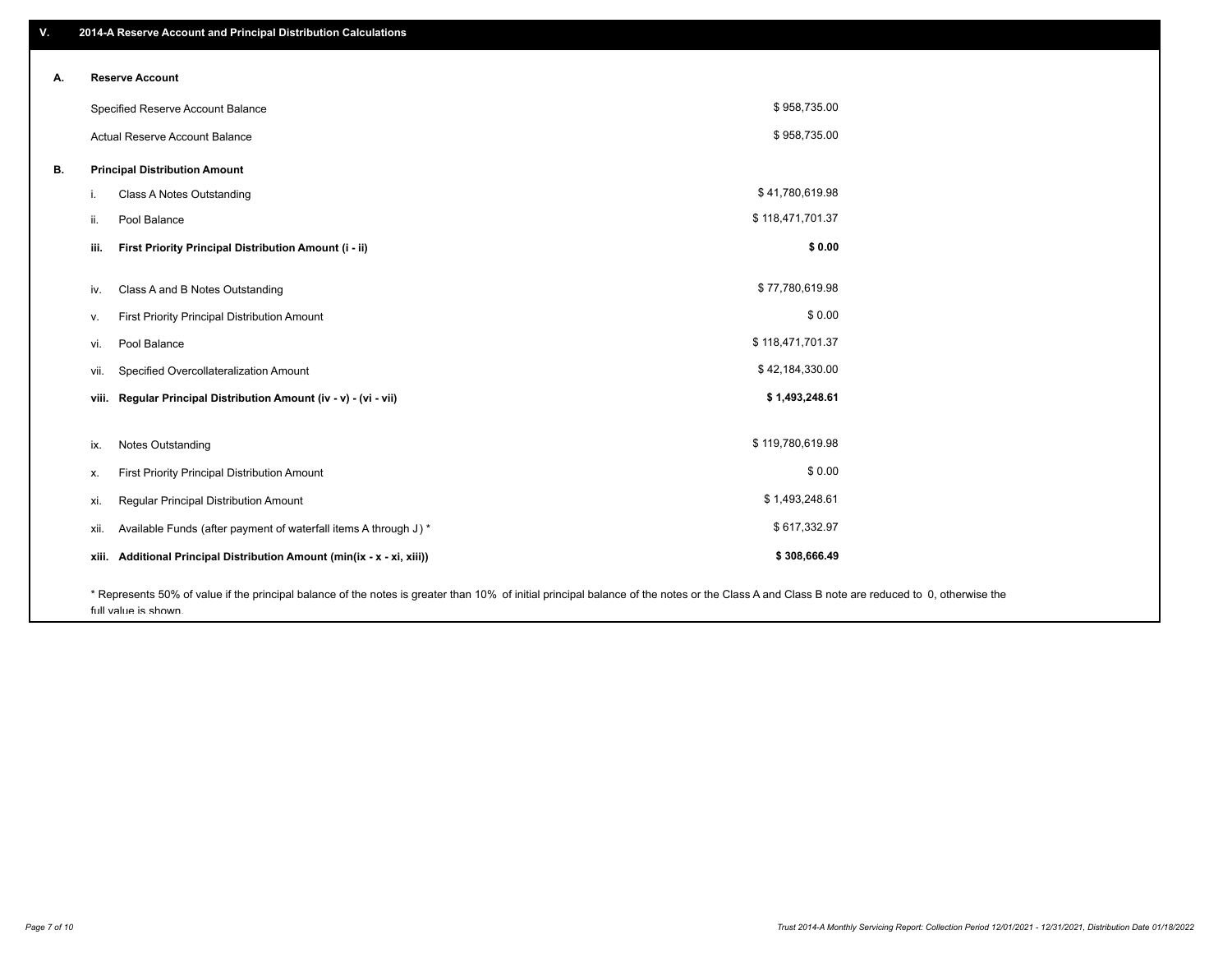| VI.         | 2014-A Waterfall for Distributions                                                                                                                                                                    |                  |                      |
|-------------|-------------------------------------------------------------------------------------------------------------------------------------------------------------------------------------------------------|------------------|----------------------|
|             |                                                                                                                                                                                                       | Paid             | <b>Funds Balance</b> |
|             | <b>Total Available Funds</b>                                                                                                                                                                          |                  | \$2,546,199.69       |
| Α           | <b>Trustee Fees</b>                                                                                                                                                                                   | \$0.00           | \$2,546,199.69       |
| В           | i. Master Servicing Fees                                                                                                                                                                              | \$5,004.93       | \$2,541,194.76       |
|             | ii. Sub-Servicing Fees                                                                                                                                                                                | \$82,926.29      | \$2,458,268.47       |
| $\mathbf C$ | i. Administration Fees                                                                                                                                                                                | \$6,667.00       | \$2,451,601.47       |
|             | ii. Unreimbursed Administrator Advances plus any Unpaid                                                                                                                                               | \$0.00           | \$2,451,601.47       |
| D           | Class A Noteholders Interest Distribution Amount                                                                                                                                                      | \$63,519.89      | \$2,388,081.58       |
| Е           | <b>First Priority Principal Payment</b>                                                                                                                                                               | \$0.00           | \$2,388,081.58       |
| F           | Class B Noteholders Interest Distribution Amount                                                                                                                                                      | \$120,000.00     | \$2,268,081.58       |
| G           | Class C Noteholders Interest Distribution Amount                                                                                                                                                      | \$157,500.00     | \$2,110,581.58       |
| H           | Reinstatement Reserve Account                                                                                                                                                                         | \$0.00           | \$2,110,581.58       |
|             | Regular Principal Distribution                                                                                                                                                                        | \$1,493,248.61   | \$617,332.97         |
| J           | i. Carryover Master Servicing Fees                                                                                                                                                                    | \$0.00           | \$617,332.97         |
|             | ii. Carryover Sub-servicing Fees                                                                                                                                                                      | \$0.00           | \$617,332.97         |
| Κ           | Additional Principal Distribution Amount                                                                                                                                                              | \$308,666.49     | \$308,666.48         |
| L           | Unpaid Expenses of Trustee                                                                                                                                                                            | \$0.00           | \$308,666.48         |
| М           | Unpaid Expenses of Administrator                                                                                                                                                                      | \$0.00           | \$308,666.48         |
| N           | Remaining Funds to the Excess Distribution Certificateholder                                                                                                                                          | \$308,666.48     | \$0.00               |
|             | <b>Waterfall Conditions</b>                                                                                                                                                                           |                  |                      |
|             |                                                                                                                                                                                                       |                  |                      |
| А.          | <b>Class C Noteholders' Interest Distribution Condition</b>                                                                                                                                           |                  |                      |
|             | Pool Balance<br>i.                                                                                                                                                                                    | \$118,471,701.37 |                      |
|             | Class A and B Notes Outstanding<br>ii.                                                                                                                                                                | \$77,780,619.98  |                      |
|             | Class C Noteholders' Interest Distribution Ratio (i / ii)<br>iii.                                                                                                                                     | 152.32%          |                      |
|             | Minimum Ratio<br>iv.                                                                                                                                                                                  | 110.00%          |                      |
|             | Is the Class C Noteholders' Interest Distribution Condition Satisfied (iii > iv)<br>V.                                                                                                                | Υ                |                      |
|             | * Note: If the Class C Noteholders' Interest Distribution Condition is satisfied then the amount of interest accrued at the Class C Rate for the Accrual Period is Released on the distribution Date. |                  |                      |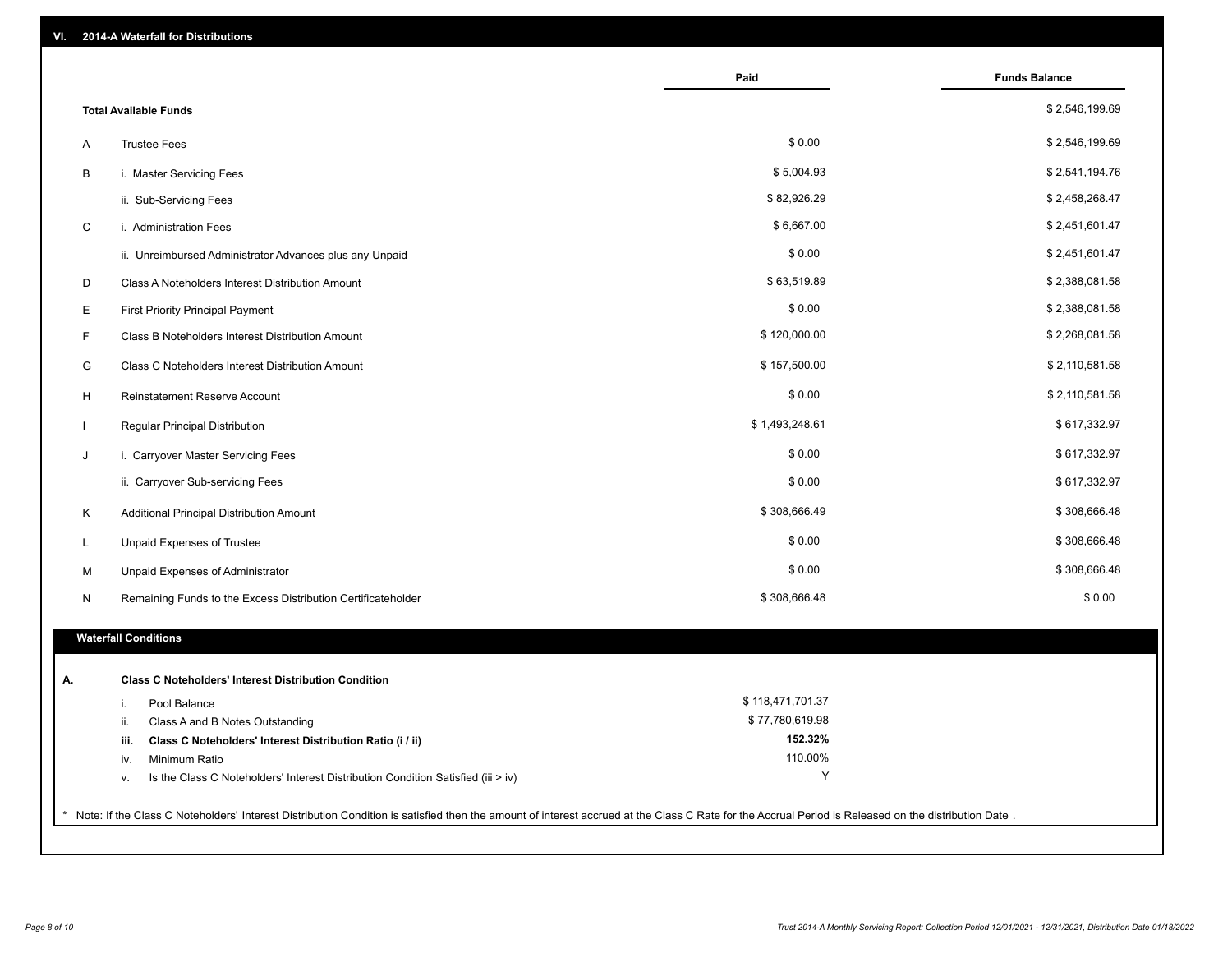| <b>Distribution Amounts</b>                                |                         |                         |                         |  |  |  |
|------------------------------------------------------------|-------------------------|-------------------------|-------------------------|--|--|--|
|                                                            | A3                      | В                       | C                       |  |  |  |
| Cusip/Isin                                                 | 784456AD7               | 784456AE5               | 784456AF2               |  |  |  |
| <b>Beginning Balance</b>                                   | \$41,780,619.98         | \$36,000,000.00         | \$42,000,000.00         |  |  |  |
| Index                                                      | <b>LIBOR</b>            | <b>FIXED</b>            | <b>FIXED</b>            |  |  |  |
| Spread/Fixed Rate                                          | 1.50%                   | 4.00%                   | 4.50%                   |  |  |  |
| Record Date (Days Prior to Distribution)                   | 1 NEW YORK BUSINESS DAY | 1 NEW YORK BUSINESS DAY | 1 NEW YORK BUSINESS DAY |  |  |  |
| Accrual Period Begin                                       | 12/15/2021              | 12/15/2021              | 12/15/2021              |  |  |  |
| <b>Accrual Period End</b>                                  | 1/18/2022               | 1/15/2022               | 1/15/2022               |  |  |  |
| <b>Daycount Fraction</b>                                   | 0.09444444              | 0.08333333              | 0.08333333              |  |  |  |
| Interest Rate*                                             | 1.60975%                | 4.00000%                | 4.50000%                |  |  |  |
| <b>Accrued Interest Factor</b>                             | 0.001520319             | 0.003333333             | 0.003750000             |  |  |  |
| <b>Current Interest Due</b>                                | \$63,519.89             | \$120,000.00            | \$157,500.00            |  |  |  |
| Interest Shortfall from Prior Period Plus Accrued Interest | $$ -$                   | $\mathsf{\$}$ -         | $$ -$                   |  |  |  |
| <b>Total Interest Due</b>                                  | \$63,519.89             | \$120,000.00            | \$157,500.00            |  |  |  |
| <b>Interest Paid</b>                                       | \$63,519.89             | \$120,000.00            | \$157,500.00            |  |  |  |
| <b>Interest Shortfall</b>                                  | $$ -$                   | $\mathsf{\$}$ -         | $$ -$                   |  |  |  |
| <b>Principal Paid</b>                                      | \$1,801,915.10          | $\mathsf{\$}$ -         | $$ -$                   |  |  |  |
| <b>Ending Principal Balance</b>                            | \$39,978,704.88         | \$36,000,000.00         | \$42,000,000.00         |  |  |  |
| Paydown Factor                                             | 0.036038302             | 0.000000000             | 0.000000000             |  |  |  |
| <b>Ending Balance Factor</b>                               | 0.799574098             | 1.000000000             | 1.000000000             |  |  |  |

\* Pay rates for Current Distribution. For the interest rates applicable to the next distribution date, please see https://www.salliemae.com/about/investors/data/SMBabrate.txt.

**VII. 2014-A Distributions**